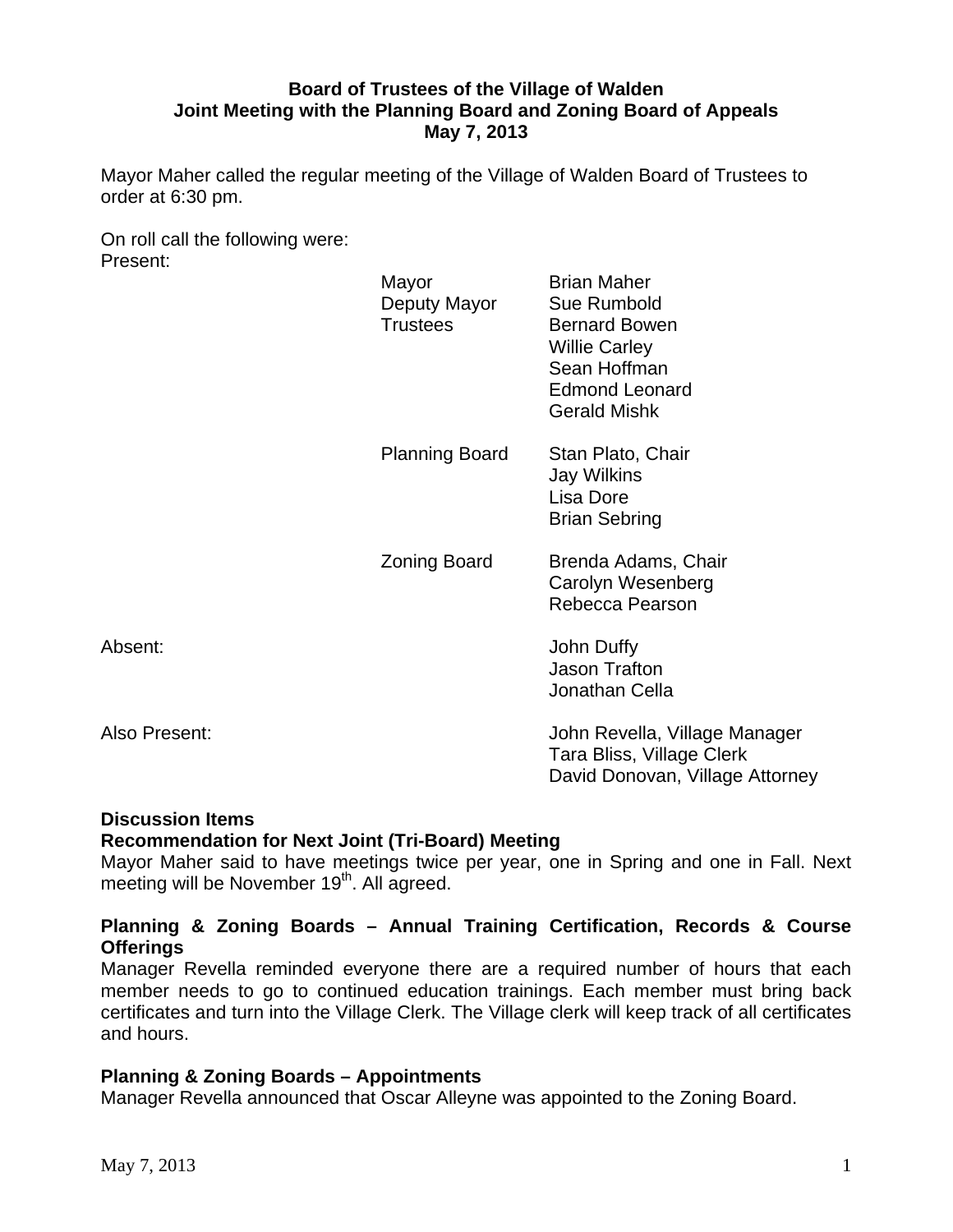## **Planning & Zoning Boards Minutes**

Mayor Maher asked if the Planning and Zoning Board minutes were up to date on website.

Clerk Bliss replied they are not current but are being worked on by Dean.

### **Applicant Guidelines & Potential Policy Adjustments Posting Property**

Trustee Hoffman explained that Stan Plato had suggested posting of a property be put into law, but that Dean Stickles advised it was previously in the code and it had stalled. He asked Stan what he needed from the Board to move forward.

Stan replied he was unsure.

Trustee Hoffman replied Zoning Board would make suggestions and send for discussion to be put on the agenda if needed. (Everyone agreed with that.)

### **Accessory Apartments**

Trustee Hoffman explained this topic is similar to the last one in the fact that the Zoning Board made suggestions to update the Zoning code. He asked Brenda Adams if she could share their proposal with everyone.

Brenda Adams explained that it is meant for people who are trying to hold onto their homes and don't want to go to a 2 family residence. They were looking at a way to help senior people keep their homes with limited income by establishing small accessory apartments to help with taxes and utilities.

Mayor Maher asked how it would be approved.

Brenda replied the proposal was to have the Planning Board look at it from their viewpoint.

Deputy Mayor Rumbold asked if each apartment would have a kitchen, a bathroom, a living room, as she wanted to make sure they were not talking about boarding houses or people renting rooms.

Brenda stated that the rooms have specific sizes between 500-750 sq feet, leaving at least 900 sq ft as the main part of the house.

Trustee Bowen asked would it have a separate entrance.

Brenda replied, yes, but it will not take away from the single family look of the residence. It would look just like another entrance to the house. It will not be changing the character of the house.

Mayor Maher stated that having 3 different entrances could make a better argument as opposed to having a single entrance.

Brenda responded that it would be 1 bedroom, with a minimum of a kitchen, living room, and bathroom.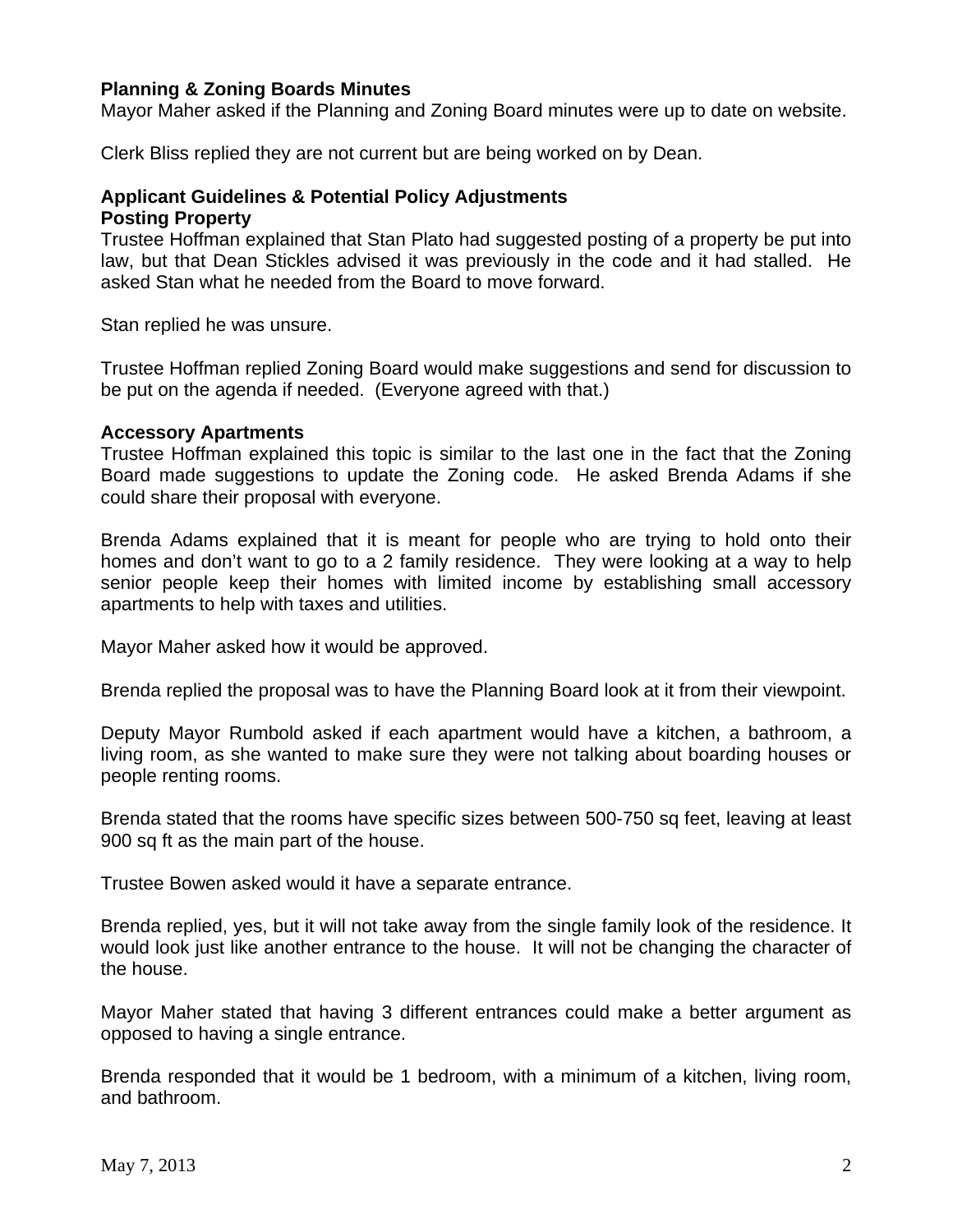Trustee Hoffman explained ideally thinking of a care giver and elderly parent scenario it would be good, but there is potential for someone who owns a single family home for additional income but not for someone looking to construct an addition within the existing four walls.

Stan asked if the person living there would own or rent.

Brenda replied that they would own and live in it. She explained if one senior citizen passed away the permit would go away. Each year they would have to come back for a simple process to say they are in the house and also to give the public a chance to speak in the event it has caused problems so someone could speak out. For example people were partying and doing all sorts of things affecting the neighborhood.

Mayor Maher asked her what the process is to get this going.

Brenda answered that it would go to the Village Board who would need to send it to the Planning Board for further review and something would come out at some point.

Becky Pearson stated only the Board could change it, it's their law. They looked at a lot of different laws in other communities.

Trustee Leonard asked Brenda if her Board ever considered lofts over garages to convert into an accessory unit.

Becky replied they looked at one accessory unit per property; in the same building or detached.

Trustee Leonard said that's what the Town has done and is successful with over 20 units created.

Mayor Maher said to put it on the agenda for the next Board meeting.

Deputy Mayor Rumbold wanted to know how many people would be living in a dwelling. If an elderly person takes the accessory with 1 bedroom, let's say there are 3 total bedrooms would they suggest having up to 6 people on the other side?

Brenda replied yes because you'll have the elderly person lives in home and the whole family in the other portion if they choose to.

Trustee Bowen asked if it was a recertification every year.

Brenda stated a recertification every year in case a family member passes away, the family can't rent out. We're trying to avoid more rentals.

Jay Wilkins reminded them that the property will be reclassified with the tax rolls from a one family to a two family residence. Also, in Monroe there is a lemon law which says that anyone that rents a part of their house out existing or not, has to register every year \$50 for each visit and \$25 per apartment renewal with the Village. Which is good for the Village as it brings in money and it's also good because the code enforcement will know who's in the house and current.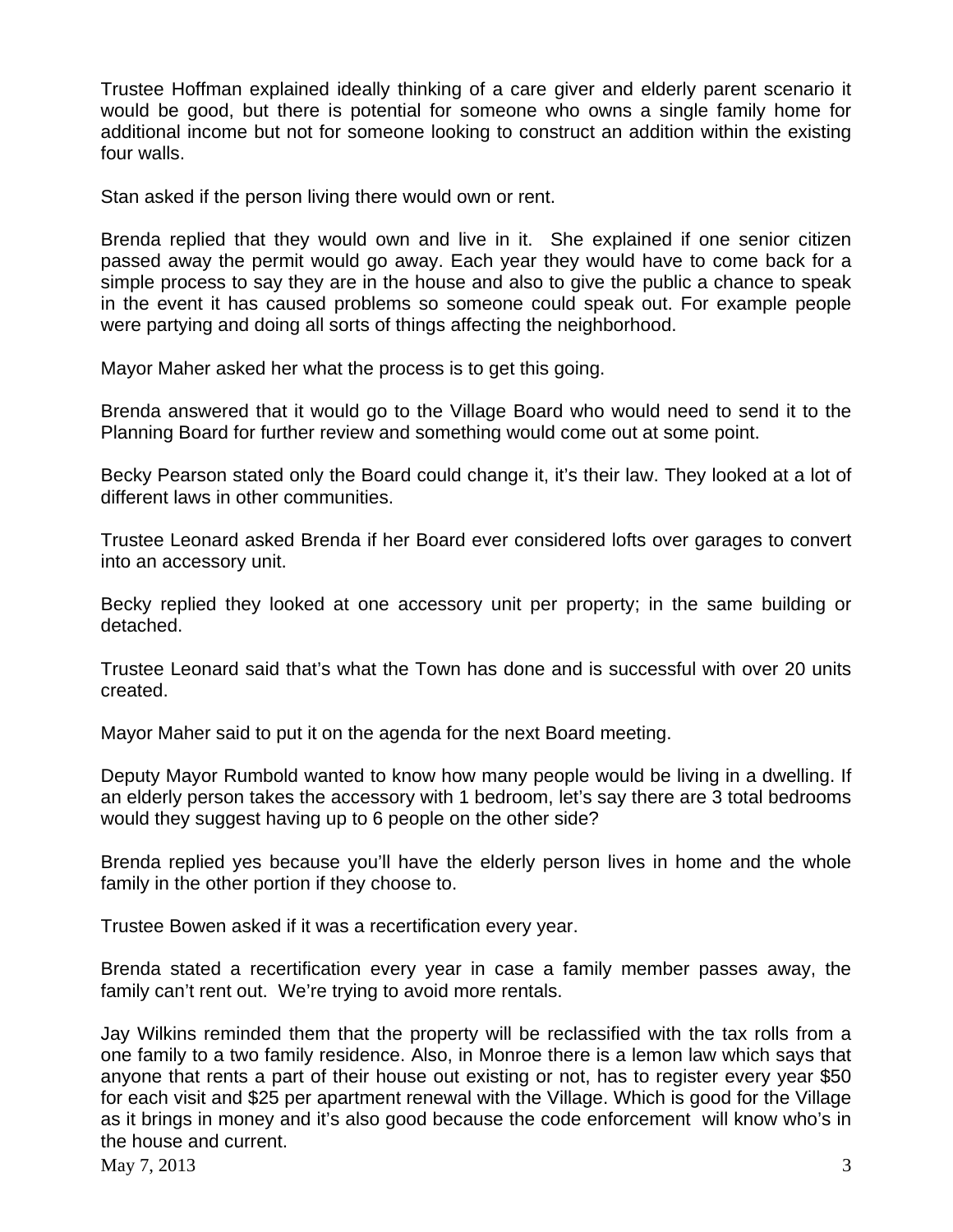Brenda explained the law states there has to be a yearly inspection. And if they're not allowed in we will revoke their permit and they will no longer be able to rent it out. Also there's a fee for the Village to be set for them to pay for approvals.

Deputy Mayor Rumbold asked if she was assuming in the same scenario would the other side renting be family members or could they have friends.

Brenda answered that they could rent to anyone.

Deputy Mayor Rumbold then asked if her vision was to have multiple families.

Brenda replied that the vision was to help the homeowner without turning the home into a 2 family home.

Deputy Mayor Rumbold asked her how she can legally say it's not a Boarding house at that time.

Manager Revella said that registration is the only way to enforce it.

Deputy Mayor Rumbold asked if the current code states members of the same family can live there.

Trustee Hoffman said that it doesn't say that specifically.

Brenda stated that that would be the purpose of renewing every year.

Deputy Mayor Rumbold mentioned that once you rent to someone you're not going to know who you have in there. It's happening already in the Village. People are having Boarding houses and renting bedrooms in order to try and save their homes. She said she knows that the intention is noble but enforcement of the law doesn't seem simple.

Mayor Maher said that since it's happening already this is a mechanism to enforce it.

Deputy Mayor Rumbold asked if it go on for a year and then enforce it.

Mayor Maher responded that it also allows it to say it's illegal.

Trustee Bowen asked how we check on that now.

Manager Revella answered that we don't.

Trustee Carley questioned how we enforce it.

Dean said that he can't inspect single family houses unless they have open permits with the Village.

Mayor Maher asked Jay if they have same issues in Monroe.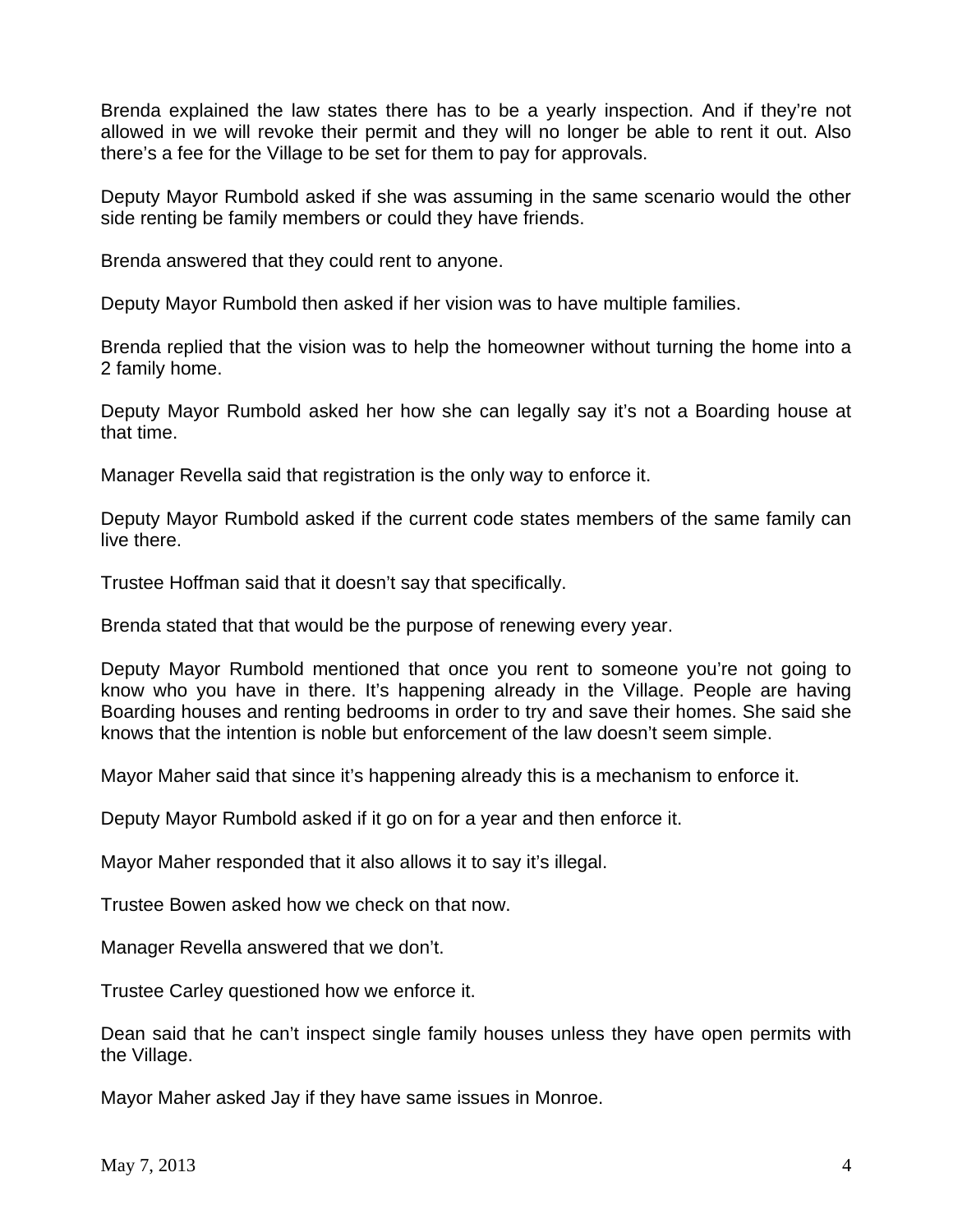Jay replied that with the same issues, the rental law gives them the authority. Also they agree to let us inspect the house. And before it gets rented out again, they will re-inspect the house. Then will get the name of the tenant and number of residents.

Mayor Maher explained that although it's happening right now and unable to go into somewhere that perhaps this law in the future it will lead to less of those situations.

Deputy Mayor Rumbold expressed her concern that it will turn into a free for all.

Village Attorney Donovan said that there's a process this will go through if the Board is interested. Will need to go to Planning Board for the modifications and if the Zoning Board thinks it's within 500 ft of state highway, it will also go to County Planning Department. Then there will be a public hearing. It's going to be vetted through Planning Board and public. Maybe more concerns will come out during the public hearing process. At the end you can adopt it. There isn't any law that we have that is perfect and if people don't respect the law it will become an enforcement issue. Concerns will be vetted through the process. Town of Newburgh did this 2 to 3 years ago for the same reason and it has worked fairly well not perfectly but fairly well.

Mayor Maher suggested starting the process.

Trustee Leonard would talk to building inspector in the Town of Montgomery to see how that is working for them as their law and this law are both similar structurally.

Mayor Maher said to put it on the agenda for the next meeting.

## **Zoning/Comprehensive Plan Update**

Mayor Maher said the Zoning/Comprehensive Plan update will be discussed at the Village Board meeting tonight. They will be taking that up and seeing those changes that we would be making.

Manager Revella stated that he met with Attorney Donovan about the process and how to do that and most of it can be vetted out pretty easily. Going to take a shot and coordinate with Alan Sorensen and coordinate with Village Board meeting.

## **Roundtable Discussion**

Trustee Carley enquired about a way to educate himself on all the Zoning laws that he can look into.

Carolyn mentioned that the training she sat through didn't help with Zoning but would love to sit through her training.

Manager Revella stated they can utilize our current firm to have a training session.

Stan recommended having a joint session with all the Boards.

Attorney Donovan said Hamptonburgh gets credits by holding trainings before their meetings where he gives a general overview or a specific topic that the members were looking for and he would be happy to provide that here as well.